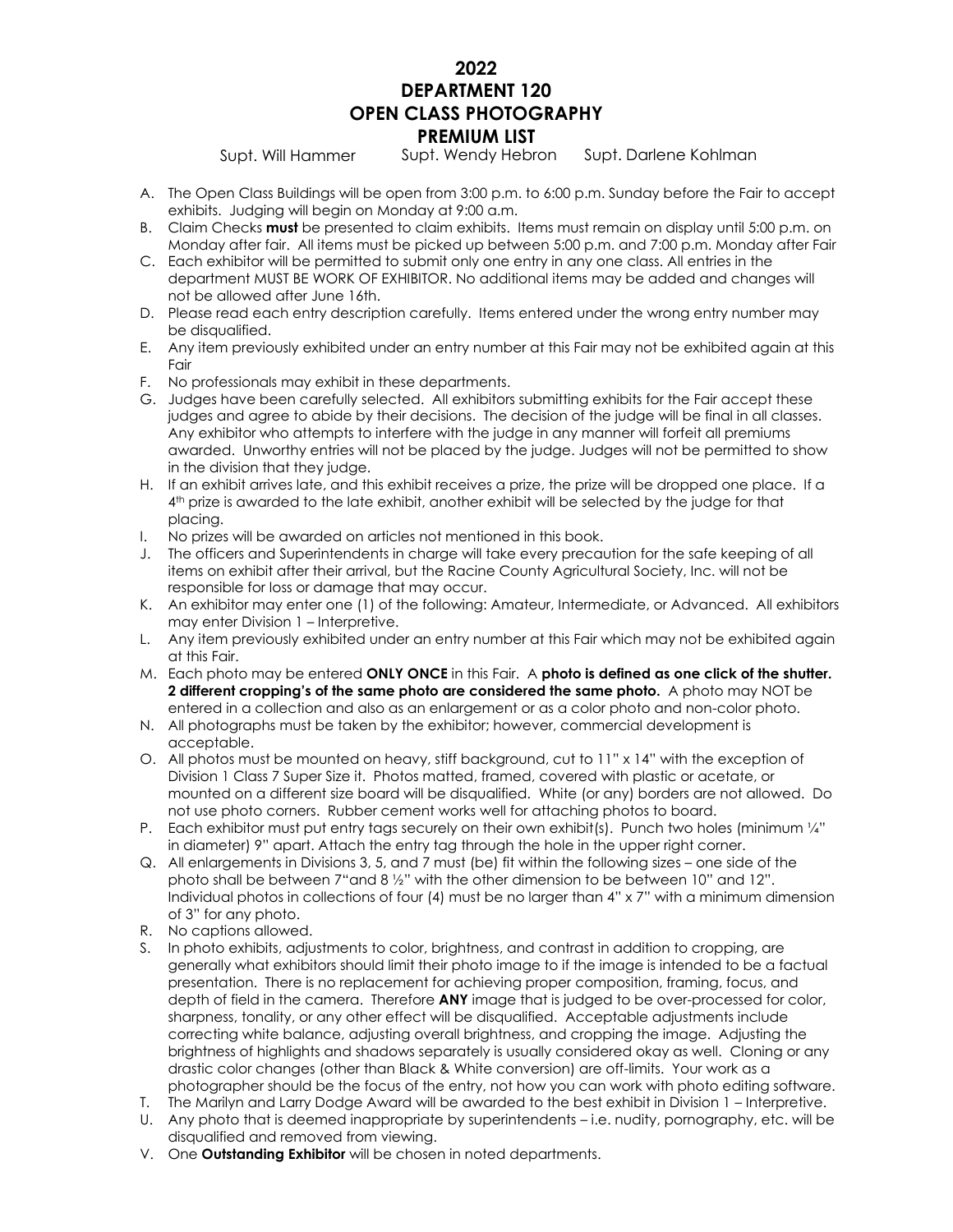#### **INTERPRETIVE**

Open to Amateur, Intermediate, and Advanced exhibitors along with those who wish to enter this division only. Interpretive photos will be judged on their interpretation of the theme, imagination, story-telling ability, uniqueness, and technical merit.

#### **Division 1 – Interpretive**

Photos may be non-color (black & white, sepia, etc.) or color

| Class No.               | Entry                                                                                                                                                                                                                                                                                                                                                                                                                    |
|-------------------------|--------------------------------------------------------------------------------------------------------------------------------------------------------------------------------------------------------------------------------------------------------------------------------------------------------------------------------------------------------------------------------------------------------------------------|
|                         | Spirit of America - One Photo - 5" x 7" or larger                                                                                                                                                                                                                                                                                                                                                                        |
| $\overline{\mathbf{c}}$ | Spirit of Racine County Fair - One Photo - 5" x 7" or larger                                                                                                                                                                                                                                                                                                                                                             |
| 3                       | Spirit of Wisconsin – One Photo – $5" \times 7"$ or larger                                                                                                                                                                                                                                                                                                                                                               |
| 4                       | Humor-One Photo- 5" x 7" or larger                                                                                                                                                                                                                                                                                                                                                                                       |
| $\overline{\mathbf{5}}$ | Opposites - One Photo - 5" x 7" or larger                                                                                                                                                                                                                                                                                                                                                                                |
| 6                       | Reproduction - Take a photo that "copies" some existing "art"<br>(Think of the painting "American Gothic" by Grant Wood) The<br>photo entry would be the photographer's "reproduction" of that<br>painting. Other examples would be "Thankful" - scene of<br>Thanksgiving dinner by Normal Rockwell or "Starry Night" by<br>Vincent Van Gogh, etc.- one photo 5" x 7" or larger. List<br>art/painting title on entry tag |
| $\overline{7}$          | Super Size It - One Photo - 11" x 14" or larger Any Subject color<br>or non-color on an appropriate mounting, able to be hung.<br>Attach entry tag through hole in upper right corner.                                                                                                                                                                                                                                   |
| 8                       | Stitched Panorama - any size photo. These are allowed only if<br>the segments were all made within the same time frame. Do not<br>create panoramas with sections made at significantly different<br>times. Do not change focal length while creating stitch image.<br>Do not stretch the meaning of panorama to include elements<br>that were not in the scene as you saw it. Must be able to be<br>hung.                |
| 9                       | Then and Now in Racine County- Find an old picture (could be<br>building, scene, etc. Include that picture (could be a photo of<br>the picture) then take a photo of that same old image in the<br>present day. One "Now" photo 5" x 7" or larger. Mount both<br>photos on same 11" x 14" board.                                                                                                                         |
| 10                      | Trifecta - 3 Photos of the Same Subject taken from Different<br>Distances - Any Size - All three photos must fit on a 11" x 14"<br>board. i.e. 1 photo of forest, 1 photo of tree, 1 photo of leaf                                                                                                                                                                                                                       |
| 11                      | Fair Theme - One Photo - 5" x 7" or larger                                                                                                                                                                                                                                                                                                                                                                               |
| 12                      | Mercantile Building - Then and now in Racine County - Find an<br>old picture of the Mercantile Building, Include that photo (could<br>be a photo of the picture) then take a photo of that same old<br>image in the present day. One "Now" photo 5" x 7" or larger.<br>Mount both photos on same 11" x 14" board.                                                                                                        |

#### **AMATEUR DIVISION**

Open to those who derived no income from photography and are not involved with photography on their regular job.

After an exhibitor in the Amateur Division has won three (3) Outstanding Exhibit awards or an Outstanding Exhibitor Award, they must move up to the Intermediate Division

#### **Division 2 – Amateur Collections**

All entries must include four (4) photos on one 11" x 14" mounting board. Use of any type of camera is allowed.

|                 | 000 01 0111 11 00 01 0011 101 01 10 11 01 1001 |
|-----------------|------------------------------------------------|
| Class No. Entry |                                                |
|                 | Non-Color – Animals                            |
|                 | Non-Color – Architecture                       |
|                 |                                                |

| NON-COIOI – AICHITECTUIE |
|--------------------------|
| Non-Color – People       |
| Non-Color – Scene        |
| Action                   |
| Animals – Birds          |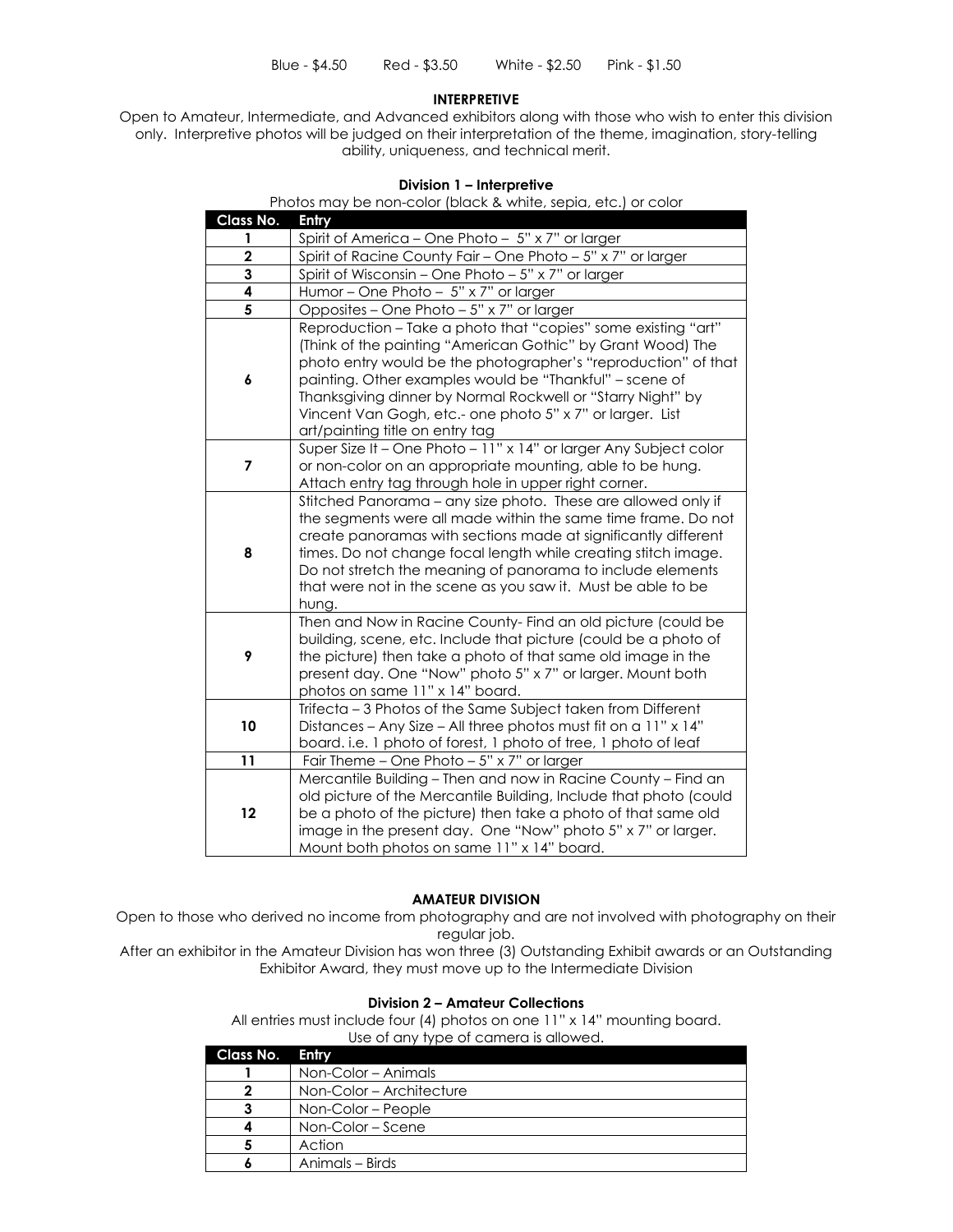| 7       | Animals – Mammals                                      |
|---------|--------------------------------------------------------|
| 8       | Animals – Pets                                         |
| 9       | Animals – Reptiles, Amphibians, Insects, Fish          |
| 10      | Architecture - Building or part thereof                |
| 11      | $Close-Up(s)$                                          |
| $12 \,$ | Flower(s) / Plant(s)                                   |
| 13      | Holiday(s) & Celebrations(s)                           |
| 14      | Night / Time Exposure(s)                               |
| 15      | Parade / Carnival / Festival                           |
| 16      | People $-$ Adult(s)                                    |
| 17      | People - Baby (ies) / Pre-School                       |
| 18      | People - Family Group - each photo must have 2 or more |
|         | people in photo                                        |
| 19      | People - School Age - Kindergarten through High School |
| 20      | Scenes – City                                          |
| 21      | Scenes – Farm – buildings, machinery, etc.             |
| 22      | Scenes-Landscape                                       |
| 23      | Scenes – Season(s)                                     |
| 24      | Scenes - Water                                         |
| 25      | Sunrise / Sunset                                       |
| 26      | Transportation                                         |

#### **Division 3 – Amateur Enlargements**

All are color except classes 1 through 7 which are non-color (black & white, sepia, etc.)

| Class No.               | Entry                                                          |
|-------------------------|----------------------------------------------------------------|
| 1                       | Non-Color - Animal(s)                                          |
| $\overline{\mathbf{2}}$ | Non-Color - Architecture                                       |
| 3                       | Non-Color - People - Adult(s)                                  |
| 4                       | Non-Color - People - Baby (ies) / Pre-School Child (ren)       |
| 5                       | Non-Color - People - Family Group - must have 2 or more        |
|                         | people in photo                                                |
| 6                       | Non-Color - People - School Age - Kindergarten through High    |
|                         | School                                                         |
| 7                       | Non-Color - Scene                                              |
| 8                       | Action                                                         |
| 9                       | Animals - Bird(s)                                              |
| 10                      | Animals - Insect(s)                                            |
| 11                      | Animals - Mammal(s)                                            |
| 12                      | Animals - Pet(s)                                               |
| 13                      | Animals - Reptile(s), Amphibian(s), Fish                       |
| 14                      | Architecture - Building or part thereof                        |
|                         | Believe It Or Not - photo that makes you take a second look or |
| 15                      | asks "How did you do that?" - without utilizing photo editing  |
|                         | software                                                       |
| 16                      | Bling                                                          |
| 17                      | Bridge(s)                                                      |
| 18                      | Close-Up(s)                                                    |
| 19                      | Color - Lime Green                                             |
| 20                      | Emotion(s)                                                     |
| 21                      | Eye(s)                                                         |
| 22                      | Fence(s)                                                       |
| 23                      | Food                                                           |
| 24                      | Flower(s) / Plant(s)                                           |
| 25                      | Fungi / Mushroom(s)                                            |
| 26                      | Holiday(s) & Celebration(s)                                    |
| 27                      | Night / Time Exposure(s)                                       |
| 28                      | Parade / Carnival / Festival                                   |
| 29                      | Pattern(s) or Texture(s)                                       |
| 30                      | People - Adult(s)                                              |
| 31                      | People - Baby(ies) / Pre-School Child(ren)                     |
| 32                      | People - Family Group - must have 2 or more people in photo    |
| 33                      | People - School Age - Kindergarten through High School         |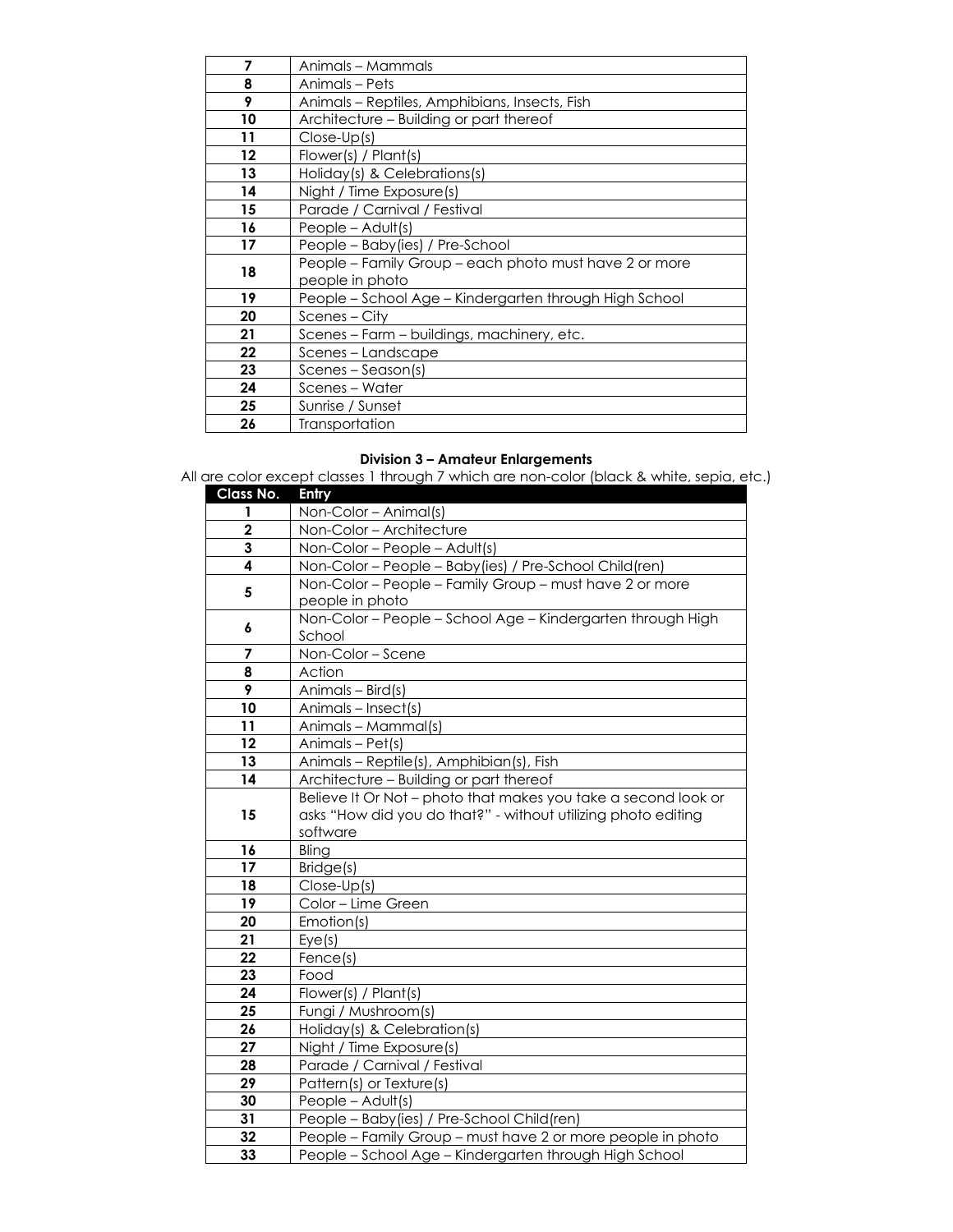| 34 | Reflection(s)                                      |
|----|----------------------------------------------------|
| 35 | Scenes - City                                      |
| 36 | Scenes - Farm - buildings, machinery, etc.         |
| 37 | Scenes - Landscape                                 |
| 38 | $S$ cenes – Season(s)                              |
| 39 | Scenes – Water                                     |
| 40 | Scenes – Weather – lighting, tornadoes, rain, etc. |
| 41 | Sunrise / Sunset                                   |
| 42 | Transportation                                     |
| 43 | $Tree(s)$ & $Shrub(s)$                             |

### **OUTSTANDING EXHIBIT RIBBON ONLY – LIMIT 6 OUTSTANDING EXHIBITOR – AMATEUR RIBBON ONLY – LIMIT 1**

# **Intermediate Division**

Open to those who are not involved with photography on their regular job. Outstanding Exhibitor in the Intermediate Division must move up to Advanced.

### **Division 4 – Intermediate Collections**

All entries must include four (4) photos on one 11" x 14" mounting board. All photos must be color except classes 1 through 4, which are non-color (black & white, sepia, etc.)

| Class No.       | Entry                                                  |
|-----------------|--------------------------------------------------------|
| 1               | Non-Color – Animal(s)                                  |
| $\overline{2}$  | Non-Color - Architecture                               |
| 3               | Non-Color - People                                     |
| 4               | Non-Color - Scene                                      |
| 5               | Action                                                 |
| 6               | Animals - Bird(s)                                      |
| 7               | Animals - Mammal(s)                                    |
| 8               | Animals - Pet(s)                                       |
| 9               | Animals - Reptile(s), Amphibian(s), Insect(s), Fish    |
| 10              | Architecture - Building or part thereof                |
| 11              | Close-Up(s)                                            |
| $12 \,$         | Flower(s) / Plant(s)                                   |
| 13              | Holiday(s) & Celebrations(s)                           |
| 14              | Night / Time Exposure(s)                               |
| 15              | Parade / Carnival / Festival                           |
| 16              | People - Adult(s)                                      |
| 17              | People - Baby (ies) / Pre-School                       |
| 18              | People - Family Group - each photo must have 2 or more |
|                 | people in photo                                        |
| 19              | People - School Age - Kindergarten through High School |
| 20              | Scenes – City                                          |
| 21              | Scenes - Farm - building(s), machinery, etc.           |
| 22              | Scenes – Landscape                                     |
| 23              | Scenes - Season(s)                                     |
| $\overline{24}$ | Scenes - Water                                         |
| 25              | Sunrise / Sunset                                       |
| 26              | Transportation                                         |

#### **Division 5 – Intermediate Enlargements**

All are color except classes 1 through 7, which are non-color (black & white, sepia, etc.)

| Class No. | Entry                                                       |
|-----------|-------------------------------------------------------------|
|           | $Non-Color - Animal(s)$                                     |
|           | Non-Color - Architecture                                    |
|           | Non-Color – People – Adult(s)                               |
|           | Non-Color - People - Baby (ies) / Pre-School Child (ren)    |
| 5         | Non-Color - People - Family Group - must have 2 or more     |
|           | people in photo                                             |
| 6         | Non-Color - People - School Age - Kindergarten through High |
|           | School                                                      |
|           | Non-Color – Scene                                           |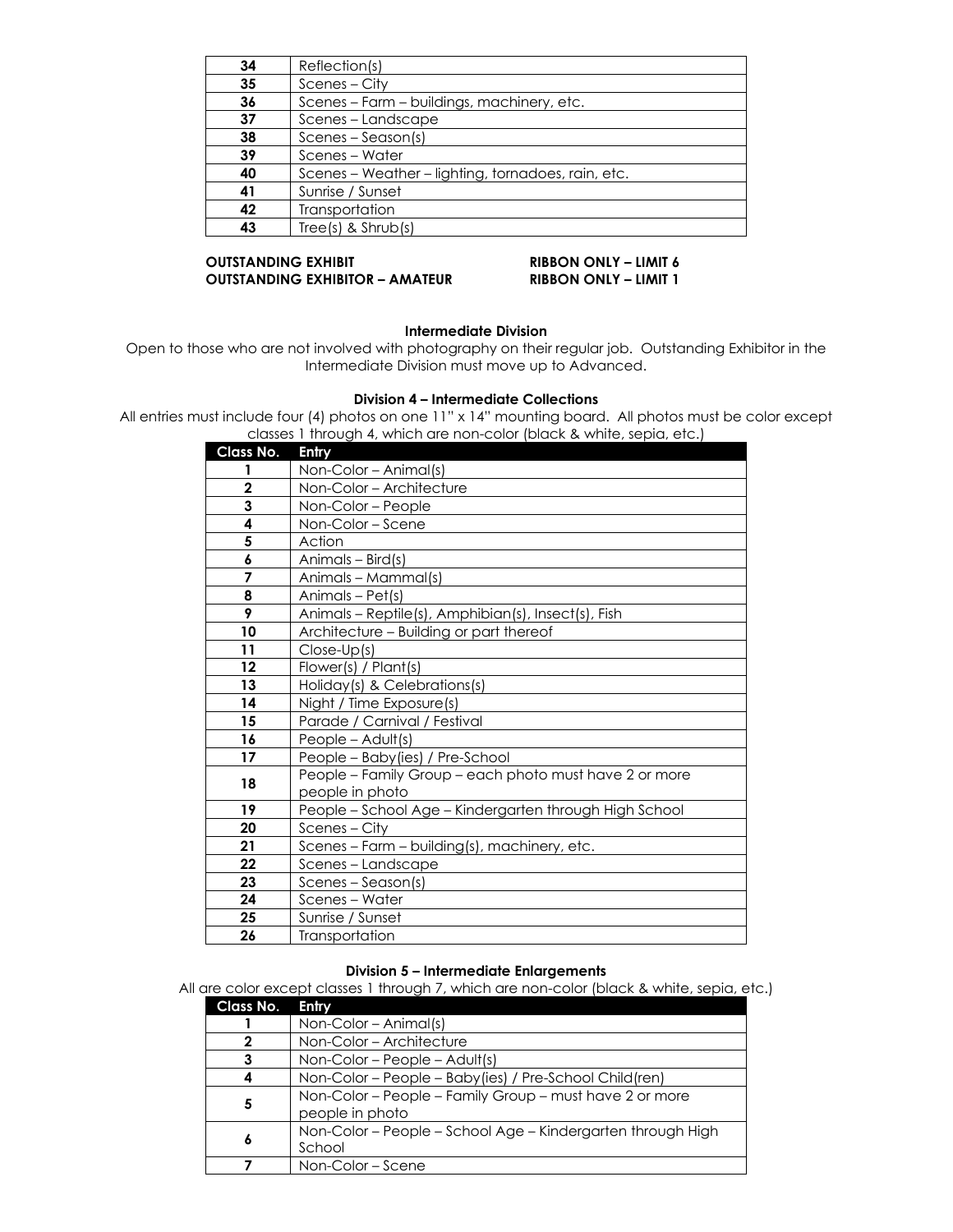| 8  | Action                                                         |
|----|----------------------------------------------------------------|
| 9  | Animals - Bird(s)                                              |
| 10 | Animals - Insect(s)                                            |
| 11 | Animals - Mammal(s)                                            |
| 12 | Animals - Pet(s)                                               |
| 13 | Animals - Reptile(s), Amphibian(s), Fish                       |
| 14 | Architecture - Building or part thereof                        |
|    | Believe It Or Not - photo that makes you take a second look or |
| 15 | asks "How did you do that?" without utilizing photo editing    |
|    | software                                                       |
| 16 | Bling                                                          |
| 17 | Bridge(s)                                                      |
| 18 | $Close-up(s)$                                                  |
| 19 | Color - Lime Green                                             |
| 20 | Emotion(s)                                                     |
| 21 | Eye(s)                                                         |
| 22 | Fences                                                         |
| 23 | Food                                                           |
| 24 | Flower(s) / Plant(s)                                           |
| 25 | Fungi / Mushroom(s)                                            |
| 26 | Holiday(s) & Celebration(s)                                    |
| 27 | Night / Time Exposure(s)                                       |
| 28 | Parade / Carnival / Festival                                   |
| 29 | Pattern(s) or Texture(s)                                       |
| 30 | People - Adult(s)                                              |
| 31 | People - Baby(ies) / Pre-School Child(ren)                     |
| 32 | People - Family Group - must have 2 or more people in photo    |
| 33 | People - School Age - Kindergarten through High School         |
| 34 | Reflection(s)                                                  |
| 35 | Scenes - City                                                  |
| 36 | Scenes - Farm - building(s), machinery, etc                    |
| 37 | Scenes-Landscape                                               |
| 38 | Scenes - Season(s)                                             |
| 39 | Scenes - Water                                                 |
| 40 | Scenes - Weather - lighting, tornadoes, rain, etc              |
| 41 | Sunrise / Sunset                                               |
| 42 | Transportation                                                 |
| 43 | $Tree(s)$ & $Shrub(s)$                                         |

#### **OUTSTANDING EXHIBIT RIBBON ONLY – LIMIT 6 OUTSTANDING EXHIBITOR – INTERMEDIATE RIBBON ONLY – LIMIT 1**

# **ADVANCED DIVISION**

Open to exhibitors with some photographic training beyond high school whose work is above average. No Professionals are allowed to exhibit.

#### **Division 6 – Advanced Collections**

All entries must include four (4) photos on one 11" x 14" mounting board. All photos must be color except classes 1 through 4, which are non-color (black & white, sepia, etc.)

| Class No. | Entry                                               |
|-----------|-----------------------------------------------------|
|           | Non-Color - Animal(s)                               |
| 2         | Non-Color - Architecture                            |
| 3         | Non-Color – People                                  |
| 4         | Non-Color – Scene                                   |
| 5         | Action                                              |
| 6         | Animals – Bird(s)                                   |
|           | Animals - Mammal(s)                                 |
| 8         | Animals - Pet(s)                                    |
| 9         | Animals – Reptile(s), Amphibian(s), Insect(s), Fish |
| 10        | Architecture - Building or part thereof             |
| 11        | $Close-up(s)$                                       |
| 12        | Flower(s) / Plant(s)                                |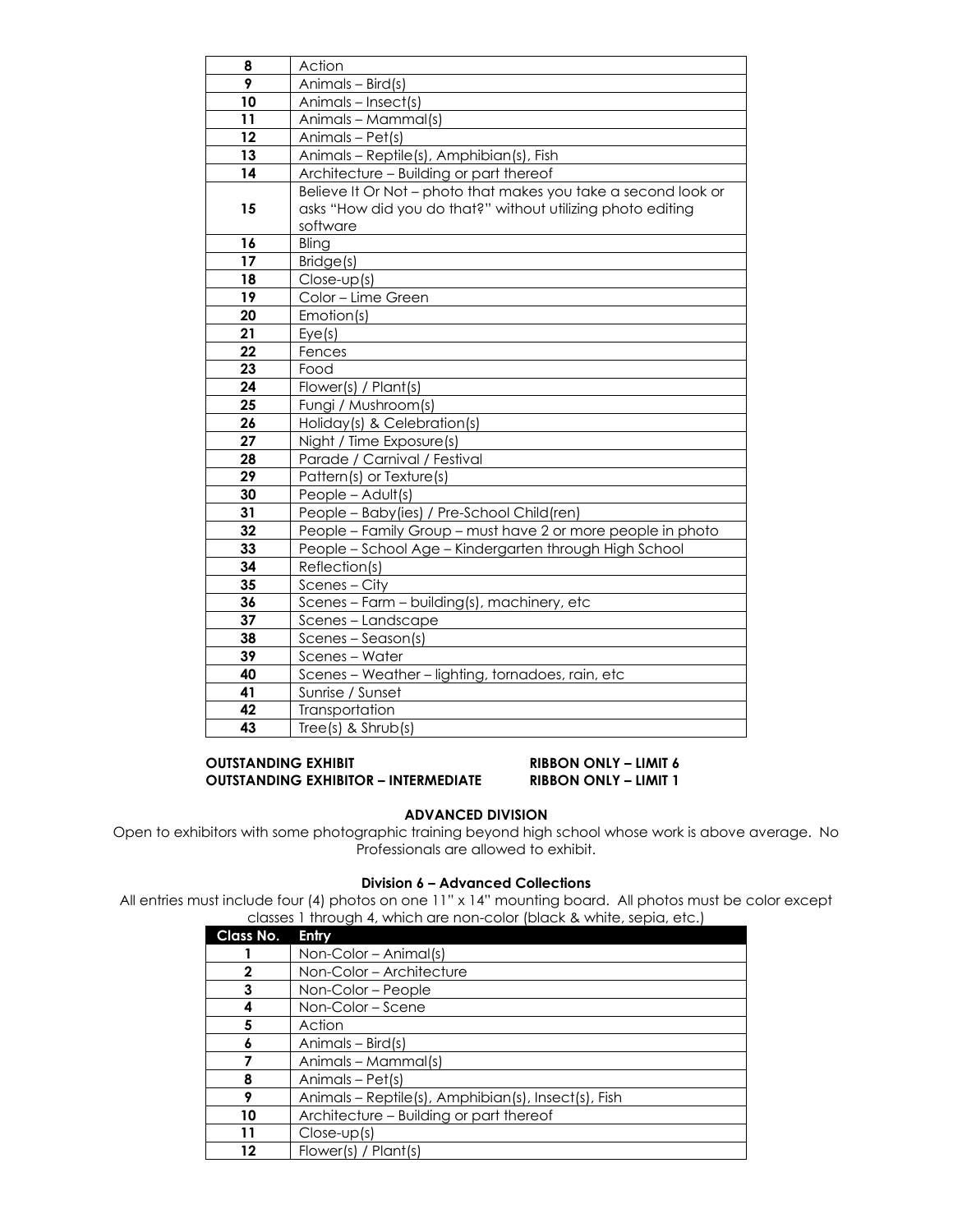| 13 | Holiday(s) & Celebrations(s)                                              |
|----|---------------------------------------------------------------------------|
| 14 | Night / Time Exposure(s)                                                  |
| 15 | Parade / Carnival / Festival                                              |
| 16 | People $-$ Adult(s)                                                       |
| 17 | People - Baby(ies) / Pre-School                                           |
| 18 | People - Family Group - each photo must have 2 or more<br>people in photo |
| 19 | People – School Age – Kindergarten through High School                    |
| 20 | Scenes – City                                                             |
| 21 | Scenes – Farm – building(s), machinery, etc.                              |
| 22 | Scenes – Landscape                                                        |
| 23 | Scenes – Season(s)                                                        |
| 24 | Scenes - Water                                                            |
| 25 | Sunrise / Sunset                                                          |
| 26 | Transportation                                                            |

#### **Division 7 – Advanced Enlargements**

All are color except classes 1 through 7 which are non-color (black & white, sepia, etc.)

| <b>Class No.</b> | <b>Entry</b>                                                   |
|------------------|----------------------------------------------------------------|
| 1                | Non-Color - Animal(s)                                          |
| $\overline{2}$   | Non-Color - Architecture                                       |
| 3                | Non-Color - People - Adult(s)                                  |
| 4                | Non-Color - People - Baby (ies) / Pre-School Child (ren)       |
| 5                | Non-Color - People - Family Group - must have 2 or more        |
|                  | people in photo                                                |
| 6                | Non-Color - People - School Age - Kindergarten through High    |
|                  | School                                                         |
| 7                | Non-Color - Scene                                              |
| 8                | Action                                                         |
| 9                | Animals - Bird(s)                                              |
| 10               | Animals - Insect(s)                                            |
| 11               | Animals - Mammal(s)                                            |
| 12               | Animals - Pet(s)                                               |
| 13               | Animals - Reptile(s), Amphibian(s), Fish                       |
| 14               | Architecture - Building or part thereof                        |
|                  | Believe It Or Not - photo that makes you take a second look or |
| 15               | asks "How did you do that?" - without utilizing photo editing  |
|                  | software                                                       |
| 16               | Bling                                                          |
| 17               | Bridge(s)                                                      |
| 18               | Close-up(s)                                                    |
| 19               | Color - Lime Green                                             |
| 20               | Emotion(s)                                                     |
| 21               | Eye(s)                                                         |
| 22               | Fence(s)                                                       |
| 23               | Food                                                           |
| 24               | Flower(s) / Plant(s)                                           |
| 25               | Fungi / Mushroom(s)                                            |
| 26               | Holiday(s) & Celebration(s)                                    |
| 27               | Night / Time Exposure(s)                                       |
| 28               | Parade / Carnival / Festival                                   |
| 29               | Pattern(s) or Texture(s)                                       |
| 30               | People - Adult(s)                                              |
| 31               | People - Baby (ies) / Pre-School Child (ren)                   |
| 32               | People - Family Group - must have 2 or more people in photo    |
| 33               | People - School Age - Kindergarten through High School         |
| 34               | Reflection(s)                                                  |
| 35               | Scenes - City                                                  |
| 36               | Scenes - Farm - buildings, machinery, etc.                     |
| 37               | Scenes - Landscape                                             |
| 38               | Scenes - Season(s)                                             |
| 39               | Scenes - Water                                                 |